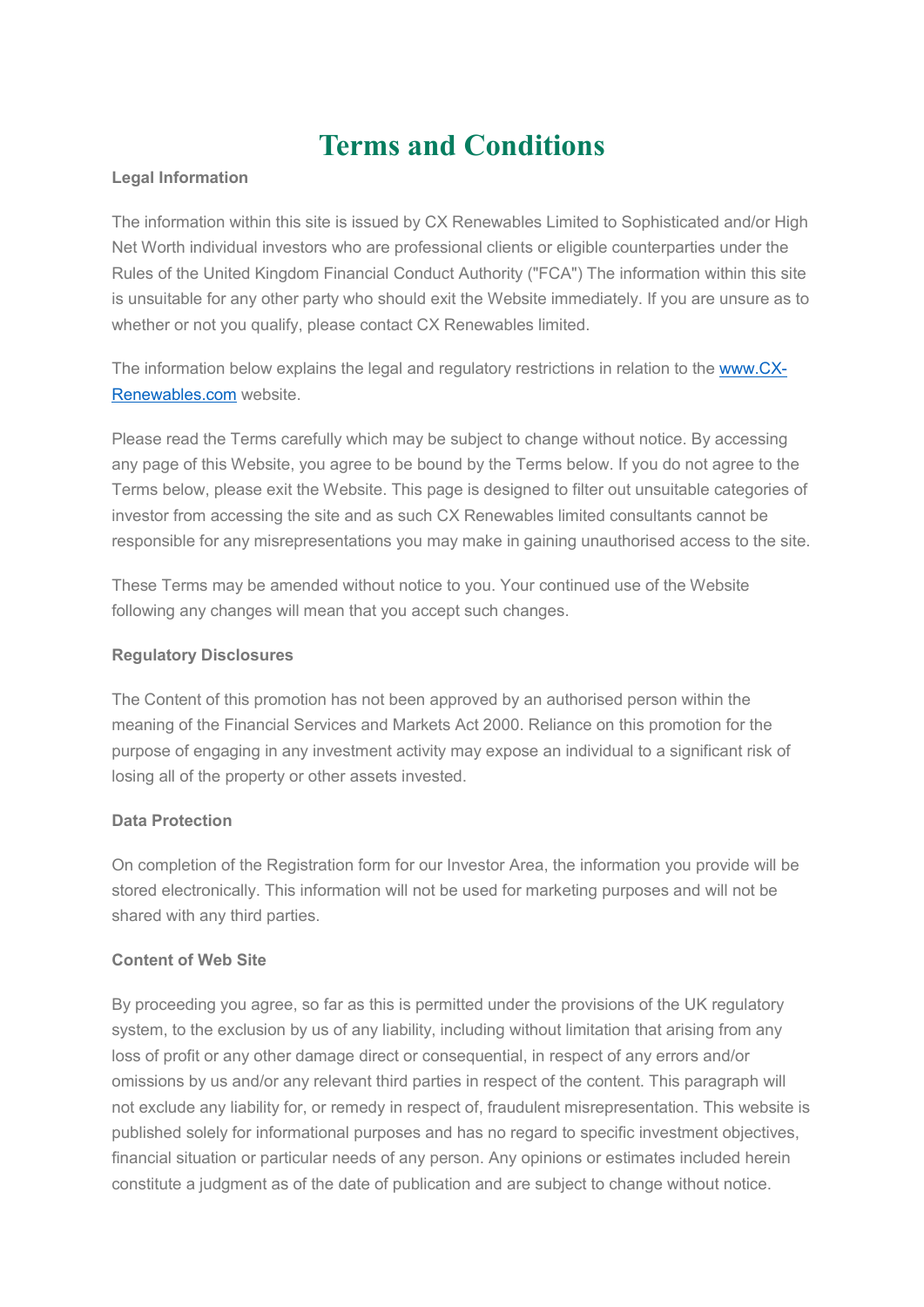Similarly, any documents or other information included or posted on this website are subject to change, replacement or withdrawal without notice. It is the responsibility of users of this website to ensure they are aware of the current documentation and information published on this website from time to time. No reliance may be placed for any purpose on the information and opinions contained in this website or their accuracy or completeness and no representation, warranty or undertaking, express or implied, is given as to the accuracy or completeness of the information or opinions contained in this website.

Most if not all of the protections provided by the United Kingdom regulatory structure will not apply to investments. Investors should be fully aware of the restrictions on transfer of investments.

## **Restriction On Financial Promotions**

Section 21 of FSMA provides that a person must not, in the course of business, communicate an invitation or inducement to engage in an investment activity unless that person is authorised or the content of the communication have been approved by an authorised person. An authorised person is a person who has been authorised by the FCA to carry on regulated activities in the UK. "Engage in investment activity" includes a wide range of "controlled" activities carried on in relation to "controlled investments". Controlled activities and controlled investments are set out in the Financial Services and Markets Act 2000 (Financial Promotion) Order 2005 ("FPO") and relevantly includes that of selling bonds as principle. The content of this website is exempt from the general restriction (in section 21 of FSMA) on the communication of invitations or inducements to engage in investment activity on the ground that it is only being made and provided to relevant persons (as defined below) with sufficient experience and understanding of the risks involved. This document is only for and may only be read and relied upon by persons who qualify as exempt persons under relevant Articles of the Financial Services and Markets Act 2000 (Financial Promotions) Order 2005 ("FPO").

## **Exemptions**

## Sophisticated Investor Exemption

I declare that by clicking the 'Accept Statement and Proceed button I am confirming my status as a Sophisticated Investor for the purposes of the Financial Services and Markets Act 2000 (Financial Promotion) Order 2001. I confirm that at least one of the following applies to me:

I am a member of a network or syndicate of business angels and have been so for at least six months prior to the date below.

I have made more than one investment in an unlisted company in the two years prior to the date below.

I am working, or have worked in the two years prior to the date below, in a professional capacity in the private equity sector, or in the provision of finance for small and medium enterprises.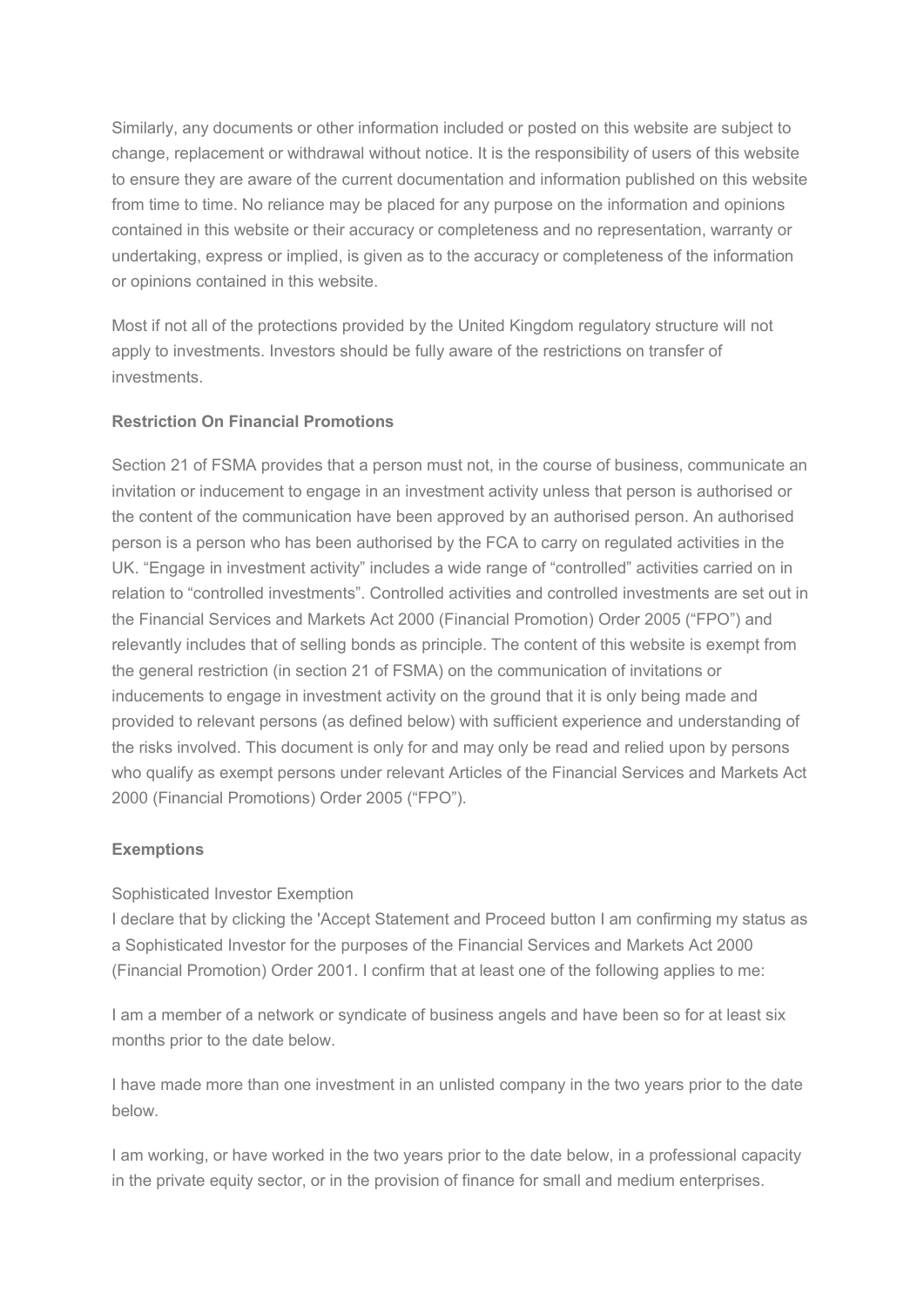I am currently, or have been in the two years prior to the date below, a director of a company with an annual turnover of at least £1 million.

I understand that by being a self-certified Sophisticated Investor this means that I can receive financial promotions that may not have been approved by a person authorised by the Financial Services Authority; the content of such financial promotions may not conform to rules issued by the Financial Services Authority;

# **High Net Worth Individual Exemption**

I declare that by clicking on Accept Statement And Proceed button I am confirming my status as a self-certified High Net Worth Individual for the purposes of the Financial Services and Markets Act 2000 (Financial Promotion) Order 2001. I confirm that at least one of the following applies to me:

I had during the financial year immediately preceding the date below an annual income to the value of £100,000 (one hundred thousand pounds) or more; or

I held, throughout the financial year immediately preceding the date below, net assets to the value of £250,000 or more. Net assets for these purposes do not include the property which is my primary residence or any loan secured on that residence;- any rights of mine under a qualifying contract of insurance or pension which are payable on the termination of my service, or on my death or retirement, and to which I am (or my dependants are), or may be, entitled.

I understand that by being a self-certified High Net Worth Individual this means I can receive financial promotions that may not have been approved by a person authorised by the Financial Services Authority. The content of such financial promotions may not conform to rules issued by the Financial Services Authority.

In addition, by declaring this statement I may lose significant rights and I may have no right to complain to either of the following: the Financial Services Authority; or- the Financial Ombudsman Scheme. I may have no right to seek compensation from the Financial Services Compensation Scheme. I understand that I can lose my property and other assets from making investment decisions based on financial promotions and I am aware that it is open to me to seek advice from someone who specialises in advising on this kind of investment.

# **Solicitation**

The site does not constitute and should not be used for the purpose of an offer or solicitation in any jurisdiction or in any circumstances in which such offer or solicitation is unlawful or not authorised. Persons resident in territories other than the UK should consult their professional financial advisers as to whether they require any governmental or other consents or need to observe any formalities to enable them to invest in any product described in this Website.